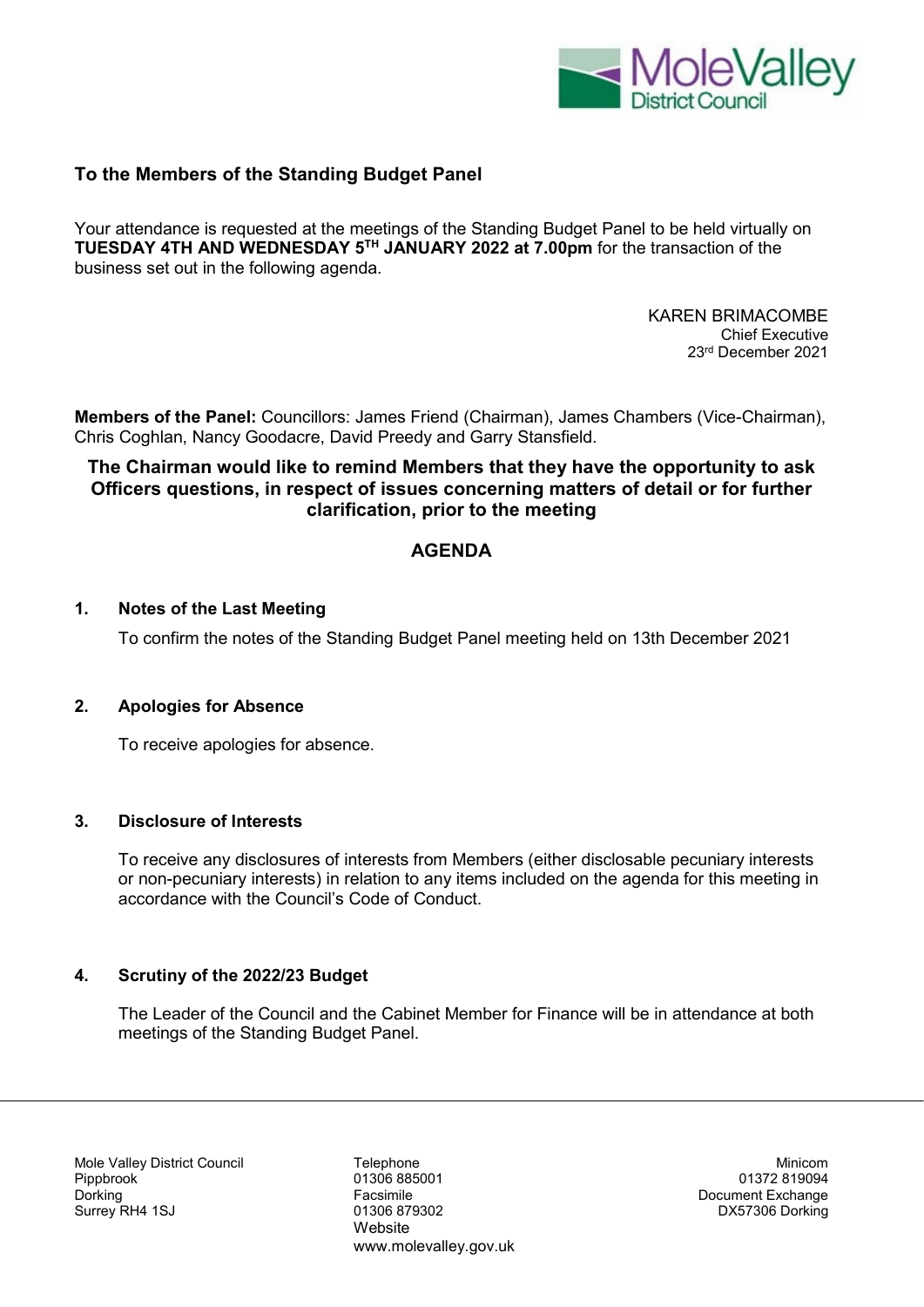Two meetings have been arranged for the Panel to meet with Cabinet Members to discuss their budget proposals in detail. Meetings have been arranged as follows:

# Tuesday  $4<sup>th</sup>$  January

- a) Cabinet Member for Leisure and Tourism
- b) Cabinet Member for Projects
- c) Cabinet Member for Community Services
- d) Cabinet Member for Internal Services

## Wednesday 5<sup>th</sup> January

- a) Cabinet Member for Planning
- b) Cabinet Member for Climate Change
- c) Cabinet Member for Sustainable Economy and Security
- d) Cabinet Member for Finance
- e) Leader of the Council

## **Documents attached for information:**

- **Document A:** Draft 2022/23 Budget and Council Tax Resolution Report (pages 5 to 179)
- **Document B:** Draft 2022/23 Annual Plan, Performance Indicators, and Strategic Risk Register Report (pages 181 to 201)
- **Document C:** Extracted pages from Business and Budget Monitoring as at September 2021, and Outturn Monitoring 2020/21 and 2019/20 (pages 203 to 205)

## **5. Future Arrangements**

The remaining meeting dates for Standing Budget Panel are:

- Thursday 6<sup>th</sup> January (discuss the panel's finding and conclusions) held in private, virtually, commencing at 7pm
- Monday 10<sup>th</sup> January (finalise Standing Budget Panel Report), held in private, virtually, commencing at 7pm